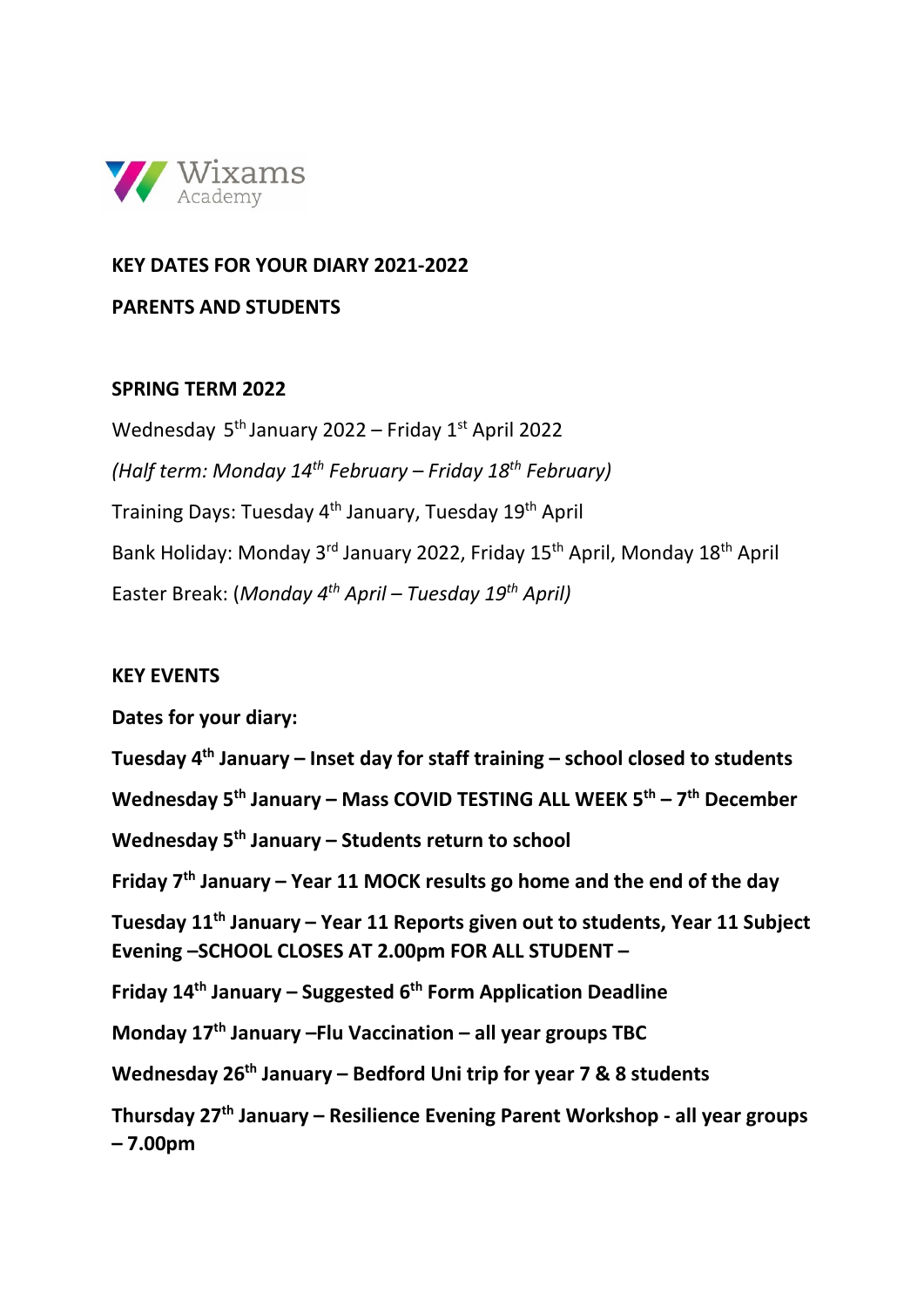**Thursday 3rd February – St George Park Trip for Year 11**

**Thursday 3rd February – 6th Form Open Evening**

**Wednesday 9th February – Future Focus Day – Year 11 Students Main Hall**

**Thursday 10th February – Prep cancelled due to teacher training – school ends at 3.30pm**

**Monday 14th – Friday 18th February – School closed for half term**

**Wednesday 2nd March – Year 8 Reports go home**

**Thursday 3rd March – Year 8 Subject Evenings 2.30-7.30pm – SCHOOL CLOSES AT 2.00pm FOR ALL STUDENTS**

**Tuesday 8th March – Year 8 Subject Evenings 2.30-7.30pm – SCHOOL CLOSES AT 2.00pm FOR ALL STUDENTS**

**Friday 11th March – Option Booklets go home**

**Week commencing 14th March – Year 11 MOCKS** 

**Tuesday 8th March – Year 9 ASDAN Oral Presentation**

**Thursday 17th March – Year 8 Options Evening 4.30-6.30pm**

**Friday 1st April – Last day of term** 

**Easter Break: Monday 4th April – Tuesday 19th April**

**Students return to school on Wednesday 20th April – 8.40am** 

**Contact Details:**

**Main Office email:**

**[info@wixamsacademy.co.uk](mailto:info@wixamsacademy.co.uk)**

**Head of year 7 (Mrs N Biddles)**

**[nbiddles@wixamsacademy.co.uk](mailto:nbiddles@wixamsacademy.co.uk)**

**Head of year 8 (Ms C Stacey)**

**[cstacey@wixamsacademy.co.uk](mailto:cstacey@wixamsacademy.co.uk)**

**Head of year 9 (Miss H Stack)**

**[hstack@wixamsacademy.co.uk](mailto:hstack@wixamsacademy.co.uk)**

**Head of year 10 (Mrs C Mountain)**